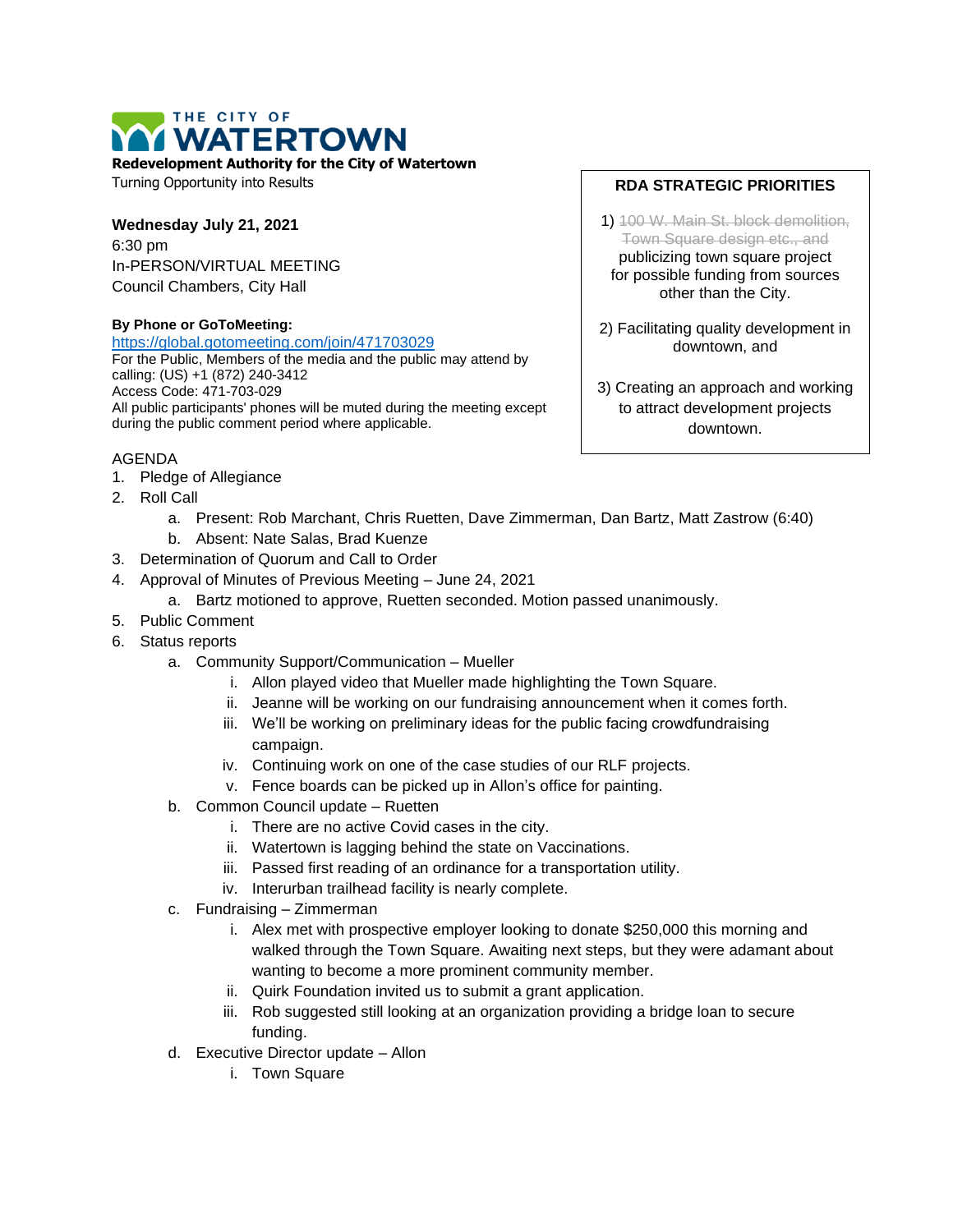- 1. 90% plans and technical specifications have been submitted to the City for initial review. Allon will be meeting with Adam tomorrow to go over those and get answers to a few questions, particularly the status of their HEC-RAS modeling (which is what they're using to determine that the river levels won't rise with the dock going in). This was the item where the contract said HEC-RAS modeling may result in additional charges depending on how in depth that process is. Allon anticipates receiving additional charges.
- 2. Alex talked about the construction management services outline in the packets outlining what exactly those kinds of services entail. He outlined the pros and cons as:
	- i. The fees are all out in the open, and not hidden within a general contracting bid
	- ii. Generally, It should, theoretically, save money over the life of the project as compared to a traditional GC
	- iii. The RDA gets to have more control and insight into the bids and materials costs of subcontractors
	- iv. The quoted timeline of construction differs greatly than what SmithGroup originally proposed. SG had 11 months, Maas provided an estimate at no cost which outline a 5-month timeline.
	- v. Cons include:
		- 1. In some cases, risk is assumed by the project owner. But CM contracts can have at risk contract to transfer the risk. We would obviously seek to do that.
		- 2. If the CM is also responsible for doing some work, there could be ethical questions there.
		- 3. Services costs. These can, again, theoretically be less by virtue of the CM reducing costs in other areas, but it is an additional contract to be built into the budget.
	- b. Marchant requested clarifying SmithGroup's scope so that we're not duplicating contracts.
	- c. Allon will take RFP he drafted to SmithGroup and ask where the overlap is and what services are not duplicated.
- ii. TWall
	- 1. Established timeline to reach Development Agreement
		- a. July 28 is the deadline to have a final version of the DA in place
		- b. August 9, the agreement will go before Finance Committee.
		- c. August 17, it will be at Council.
	- 2. The details for TIF funding are as follows: The City will be contributing roughly 17% of project costs via TIF. That amounts to \$3.3 million of their \$19 million project costs. The payback structure will be annual payments of 77% of the available increment and will take place over the life of the TID unless their project value is such that it can be repaid sooner. The City will be receiving an average of roughy \$67,400 annually. From my understanding, because the value increase on the property is so great in that first year after construction (just prior to their full stabilization year), the City will be receiving upwards of \$200,000 in increment.